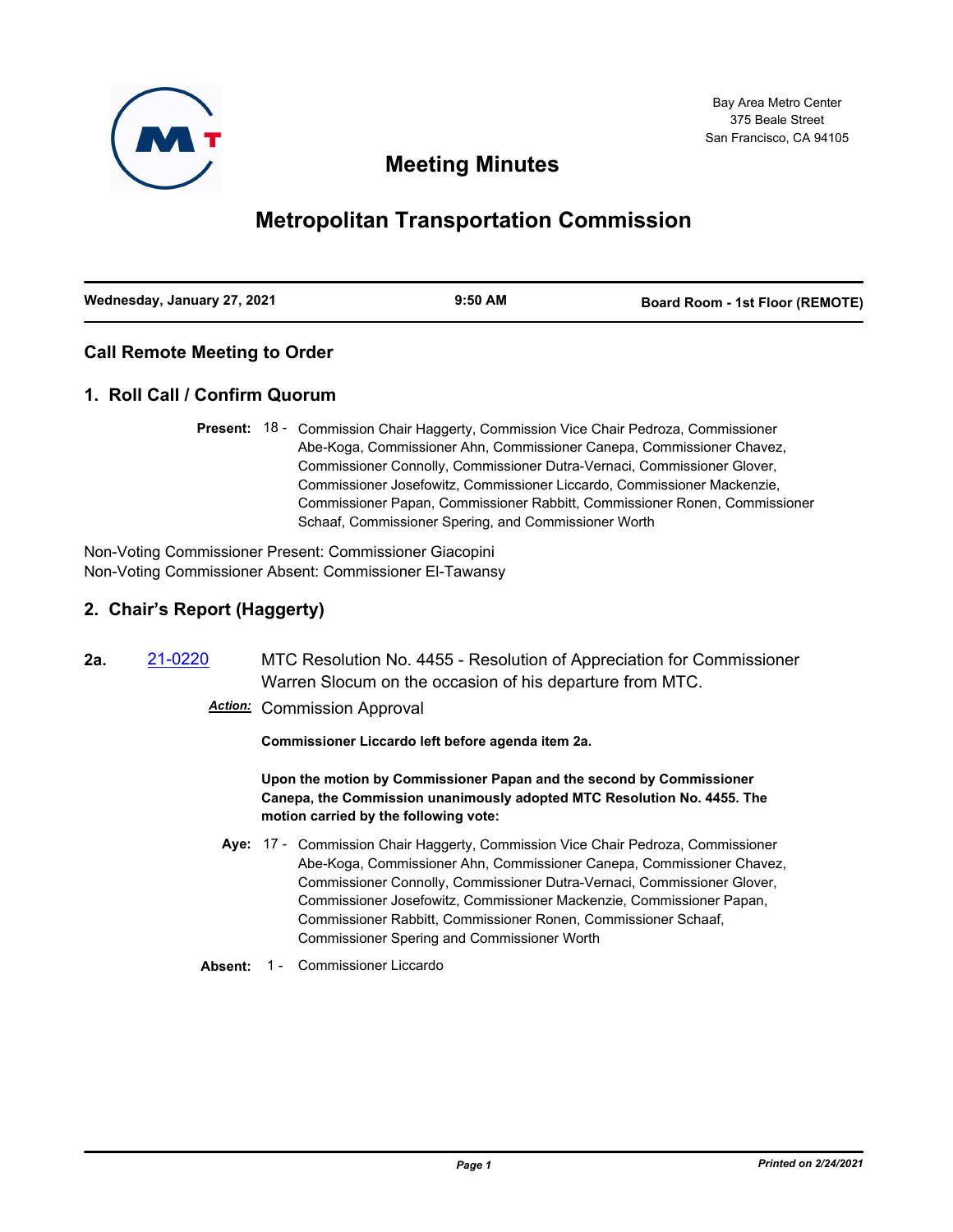- **2b.** [21-0205](http://mtc.legistar.com/gateway.aspx?m=l&id=/matter.aspx?key=21798) MTC Resolution No. 4452 Resolution of Appreciation for Commissioner Jimmy Stracner on the occasion of his departure from MTC.
	- *Action:* Commission Approval

**Commissioner Liccardo returned and Commission Vice Chair Pedroza and Commissioner Chavez left during agenda item 2b.**

**Upon the motion by Commissioner Worth and the second by Commissioner Rabbitt, the Commission unanimously adopted MTC Resolution No. 4452. The motion carried by the following vote:**

- Aye: 16 Commission Chair Haggerty, Commissioner Abe-Koga, Commissioner Ahn, Commissioner Canepa, Commissioner Connolly, Commissioner Dutra-Vernaci, Commissioner Glover, Commissioner Josefowitz, Commissioner Liccardo, Commissioner Mackenzie, Commissioner Papan, Commissioner Rabbitt, Commissioner Ronen, Commissioner Schaaf, Commissioner Spering and Commissioner Worth
- **Absent:** 2 Commission Vice Chair Pedroza and Commissioner Chavez
- **2c.** [21-0168](http://mtc.legistar.com/gateway.aspx?m=l&id=/matter.aspx?key=21761) Committee Assignments for New Commissioner

#### *Action:* Commission Approval

**Commission Vice Chair Pedroza and Commissioner Chavez returned during agenda item 2c.**

**Upon the motion by Commissioner Spering and the second by Commissioner Papan, the Commission unanimously approved the temporary Committee assignments. The motion carried by the following vote:**

Aye: 18 - Commission Chair Haggerty, Commission Vice Chair Pedroza, Commissioner Abe-Koga, Commissioner Ahn, Commissioner Canepa, Commissioner Chavez, Commissioner Connolly, Commissioner Dutra-Vernaci, Commissioner Glover, Commissioner Josefowitz, Commissioner Liccardo, Commissioner Mackenzie, Commissioner Papan, Commissioner Rabbitt, Commissioner Ronen, Commissioner Schaaf, Commissioner Spering and Commissioner Worth

## **3. Ad-Hoc Nominating Committee Report (Spering)**

**3a.** [21-0131](http://mtc.legistar.com/gateway.aspx?m=l&id=/matter.aspx?key=21724) Recommendation for new Chair and Vice Chair

## *Action:* Information

#### **Upon the motion by Commissioner Spering and the second by Commissioner Worth, the Commission unanimously accepted the Ad-hoc Nominating Committee recommendation. The motion carried by the following vote:**

Aye: 18 - Commission Chair Haggerty, Commission Vice Chair Pedroza, Commissioner Abe-Koga, Commissioner Ahn, Commissioner Canepa, Commissioner Chavez, Commissioner Connolly, Commissioner Dutra-Vernaci, Commissioner Glover, Commissioner Josefowitz, Commissioner Liccardo, Commissioner Mackenzie, Commissioner Papan, Commissioner Rabbitt, Commissioner Ronen, Commissioner Schaaf, Commissioner Spering and Commissioner Worth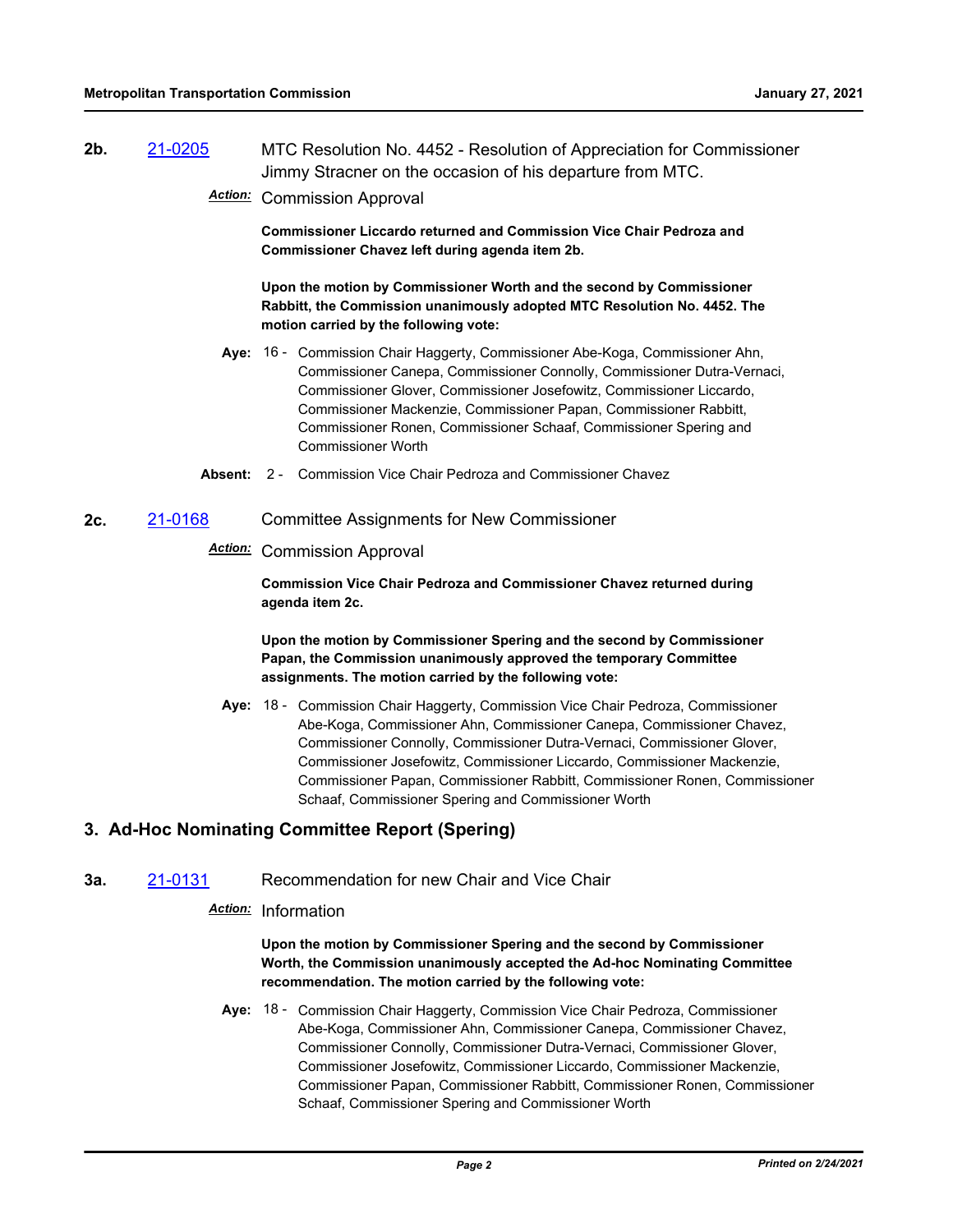## **4. Policy Advisory Council Report (Randi Kinman)**

#### **5. Executive Director's Report (McMillan)**

[21-0259](http://mtc.legistar.com/gateway.aspx?m=l&id=/matter.aspx?key=21852) Executive Director's Report

#### **6. Commissioner Comments**

**7. Consent Calendar:**

**Upon the motion by Commissioner Mackenzie and the second by Commissioner Dutra-Vernaci, the Consent Calendar was unanimously approved by the following vote:**

- Aye: 18 Commission Chair Haggerty, Commission Vice Chair Pedroza, Commissioner Abe-Koga, Commissioner Ahn, Commissioner Canepa, Commissioner Chavez, Commissioner Connolly, Commissioner Dutra-Vernaci, Commissioner Glover, Commissioner Josefowitz, Commissioner Liccardo, Commissioner Mackenzie, Commissioner Papan, Commissioner Rabbitt, Commissioner Ronen, Commissioner Schaaf, Commissioner Spering and Commissioner Worth
- **7a.** [21-0129](http://mtc.legistar.com/gateway.aspx?m=l&id=/matter.aspx?key=21722) Minutes of the December 16, 2020 meeting *Action:* Commission Approval
- **7b.** [21-0230](http://mtc.legistar.com/gateway.aspx?m=l&id=/matter.aspx?key=21823) Monthly Report of Transit Operator Statistics

*Action:* Information

#### *Programming and Allocations Committee*

- **7c.** [21-0053](http://mtc.legistar.com/gateway.aspx?m=l&id=/matter.aspx?key=21646) MTC Resolution No. 3682, Revised. Regional Measure 2 (RM2) Project 18: Rescission and reallocation of \$1.2 million in RM2 funds to MTC for the Next Generation Clipper Project.
	- *Action:* Commission Approval

*Presenter:* Anne Spevack

**7d.** [21-0023](http://mtc.legistar.com/gateway.aspx?m=l&id=/matter.aspx?key=21616) MTC Resolution No. 4375, Revised. 2019 Transportation Improvement Program (TIP) Amendment 2019-48.

*Action:* Commission Approval

*Presenter:* Adam Crenshaw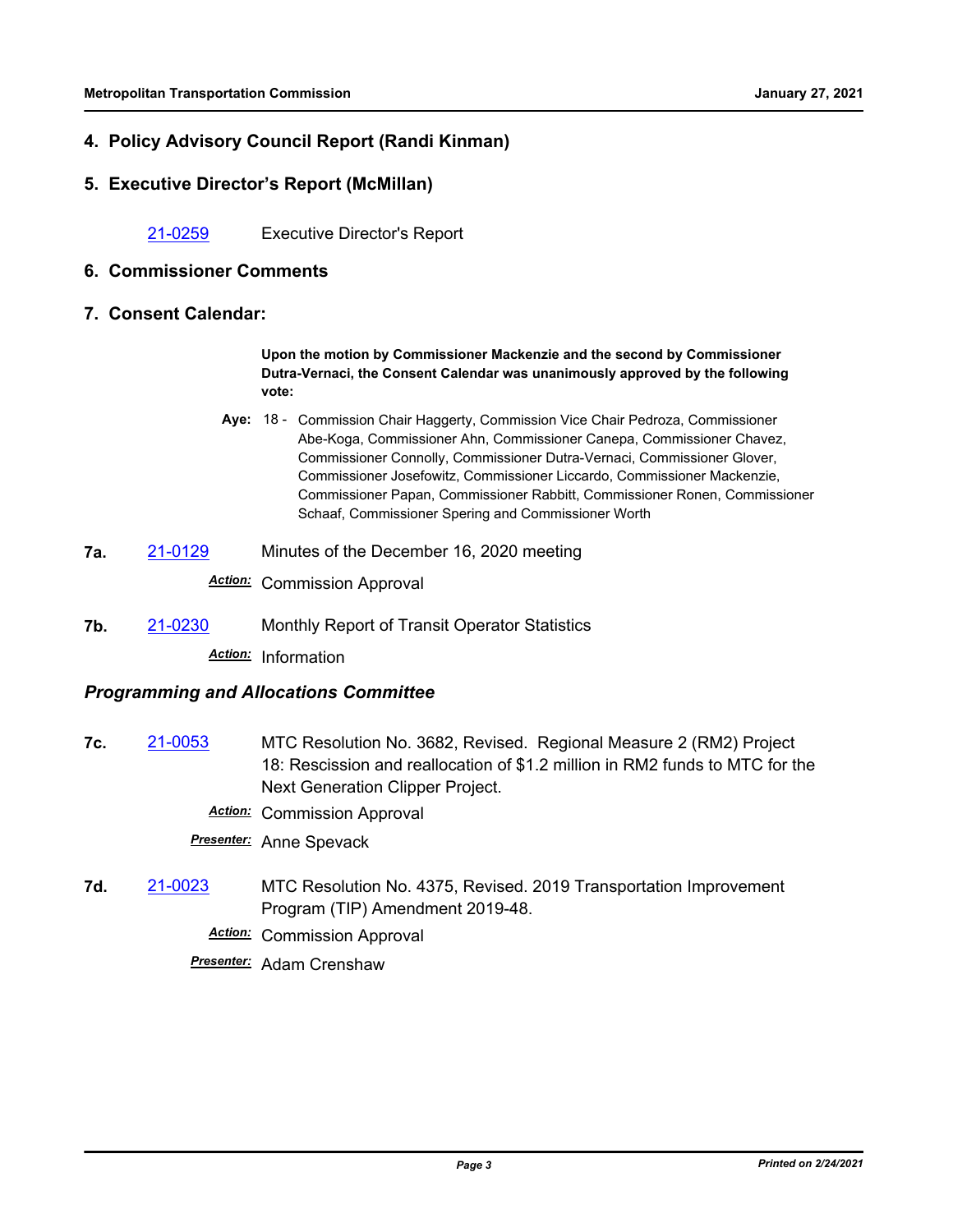**7e.** [21-0052](http://mtc.legistar.com/gateway.aspx?m=l&id=/matter.aspx?key=21645) MTC Resolution Nos. 4430, Revised and 4431, Revised. Allocation of \$2.2 million in FY 2020-21 Transportation Development Act (TDA) funds and State Transit Assistance (STA) funds to Petaluma and SMART to support transit operations.

*Action:* Commission Approval

*Presenter:* Cheryl Chi

**7f.** [21-0051](http://mtc.legistar.com/gateway.aspx?m=l&id=/matter.aspx?key=21644) MTC Resolution No. 4433. FY 2020-21 Adopt the Transportation Development Act (TDA) Productivity Improvement Program (PIP).

*Action:* Commission Approval

*Presenter:* Cheryl Chi

**7g.** [21-0033](http://mtc.legistar.com/gateway.aspx?m=l&id=/matter.aspx?key=21626) STIP Amendment Request for Contra Costa County. Concurrence with STIP Amendment Request to reprogram \$9.2 million from I-80 San Pablo Dam Road interchange to the Bollinger Canyon Rd - Iron Horse Trail (IHT) Pedestrian and Bicycle Overcrossing project in Contra Costa County. *Action:* Committee Approval

*Presenter:* Karl Anderson

#### **Committee Reports**

#### **8. Administration Committee (Glover)**

**8a.** [21-0108](http://mtc.legistar.com/gateway.aspx?m=l&id=/matter.aspx?key=21701) MTC Resolution No. 4422, Revised - MTC FY 2020-21 Agency Operating Budget Amendment

> Staff recommends approval of MTC Resolution No. 4422, Revised, Amendment 2, increasing the MTC FY 2020-21 Agency Operating Budget by \$200,000. The increased cost will be covered by an increase in the transfer from the undesignated operating reserve which had an estimated balance of \$32 million at the start of FY 2020-21.

*Action:* Commission Approval

*Presenter:* Brian Mayhew

**Commissioner Schaaf left during agenda item 8a.**

**Upon the motion by Commissioner Glover and the second by Commissioner Dutra-Vernaci, the Commission unanimously adopted MTC Resolution No. 4422, Revised. The motion carried by the following vote:**

Aye: 17 - Commission Chair Haggerty, Commission Vice Chair Pedroza, Commissioner Abe-Koga, Commissioner Ahn, Commissioner Canepa, Commissioner Chavez, Commissioner Connolly, Commissioner Dutra-Vernaci, Commissioner Glover, Commissioner Josefowitz, Commissioner Liccardo, Commissioner Mackenzie, Commissioner Papan, Commissioner Rabbitt, Commissioner Ronen, Commissioner Spering and Commissioner Worth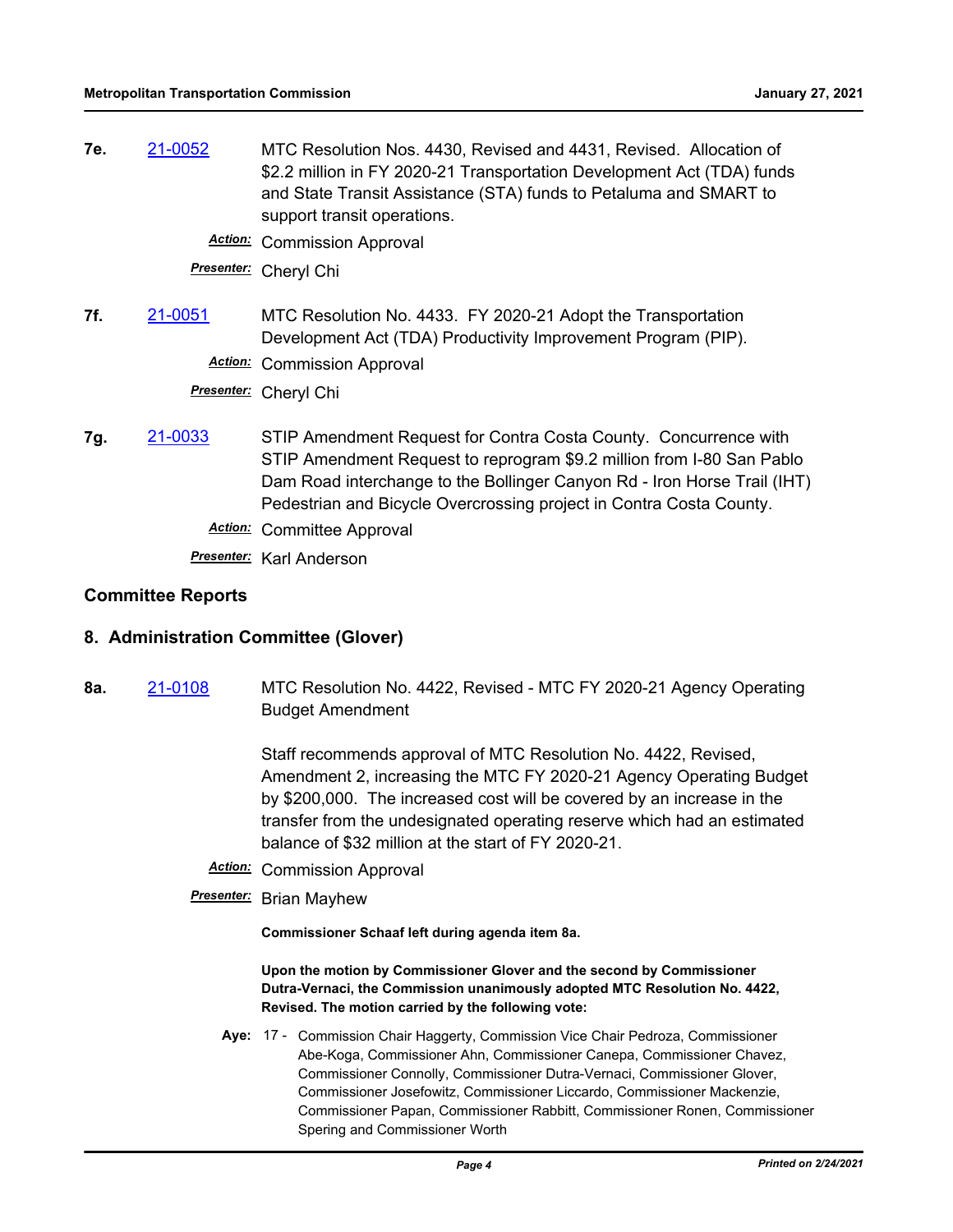**Absent:** 1 - Commissioner Schaaf

## **9. Programming and Allocations Committee (Josefowitz)**

**9a.** [21-0207](http://mtc.legistar.com/gateway.aspx?m=l&id=/matter.aspx?key=21800) MTC Resolution No. 4453 - Programming of Coronavirus Response and Relief Supplementary Appropriations Act of 2021

> Proposed programming of approximately \$180 million of Coronavirus Response and Relief Appropriations Act of 2021(CRRSAA) funding to Bay Area transit operators that received insufficient shares of CARES Act funding due to inaccurate revenue loss forecasts.

*Action:* Commission Approval

The following members of the public were called to speak: Emily, Roland Lebrun, Aleta Dupree, and Ken Bukowski.

**Commissioner Schaaf returned and Commissioner Liccardo left during agenda item 9a.**

**Upon the motion by Commissioner Josefowitz and the second by Commission Vice Chair Pedroza, the Commission unanimously adopted MTC Resolution No. 4453. The motion carried by the following vote:**

- Aye: 17 Commission Chair Haggerty, Commission Vice Chair Pedroza, Commissioner Abe-Koga, Commissioner Ahn, Commissioner Canepa, Commissioner Chavez, Commissioner Connolly, Commissioner Dutra-Vernaci, Commissioner Glover, Commissioner Josefowitz, Commissioner Mackenzie, Commissioner Papan, Commissioner Rabbitt, Commissioner Ronen, Commissioner Schaaf, Commissioner Spering and Commissioner Worth
- Absent: 1 Commissioner Liccardo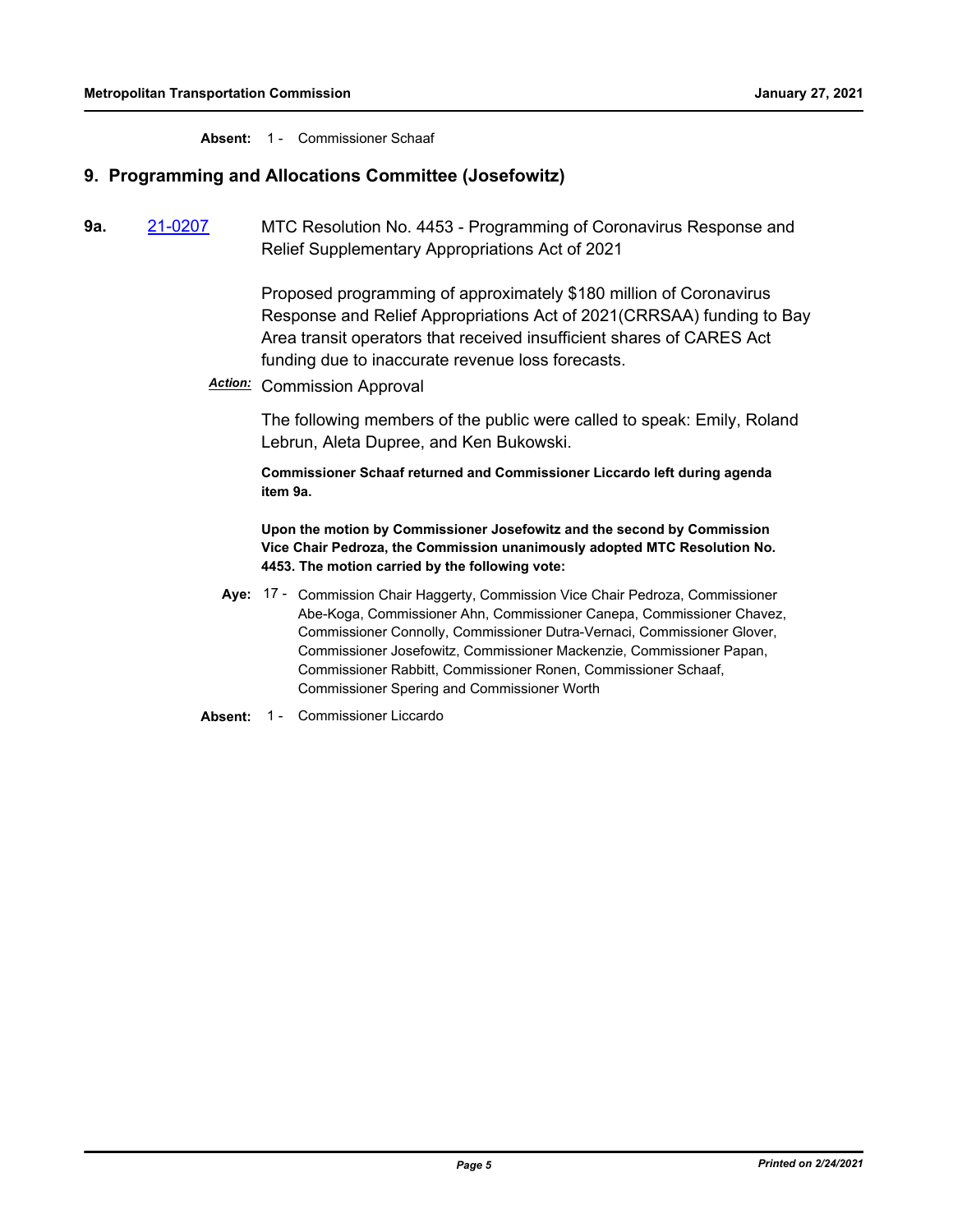**9b.** [20-1631](http://mtc.legistar.com/gateway.aspx?m=l&id=/matter.aspx?key=21496) MTC Resolution No. 4444. Transit Capital Priorities Policy for Funding Starting FY2020-21.

> This item proposes to establish the Transit Capital Priorities (TCP) Process and Criteria for funding starting with FY2020-21. The TCP policy governs the programming of Federal Transit Administration formula funds, bridge tolls and other regional revenues designated for Core Capacity Challenge Grant Program projects (MTC Resolution No. 4123), and STP/CMAQ funds designated for Transit Priorities through the One Bay Area Grant program for transit capital replacement and rehabilitation, maintenance and operations.

- *Action:* Commission Approval
- *Presenter:* Craig Bosman

Written public comment was received from members of Voices for Public Transportation.

The following members of the public were called to speak: Aleta Dupree, Christoper White of San Francisco Bicycle Coalition, Dave Campbell of Bike East Bay, and Monica Mallon.

**The motion and second for agenda item 9b and 9c were made as a single item.**

**Upon the motion by Commissioner Josefowitz and the second by Commissioner Dutra-Vernaci, the Commission unanimously adopted MTC Resolution No. 4444. The motion carried by the following vote:**

- Aye: 17 Commission Chair Haggerty, Commission Vice Chair Pedroza, Commissioner Abe-Koga, Commissioner Ahn, Commissioner Canepa, Commissioner Chavez, Commissioner Connolly, Commissioner Dutra-Vernaci, Commissioner Glover, Commissioner Josefowitz, Commissioner Mackenzie, Commissioner Papan, Commissioner Rabbitt, Commissioner Ronen, Commissioner Schaaf, Commissioner Spering and Commissioner Worth
- Absent: 1 Commissioner Liccardo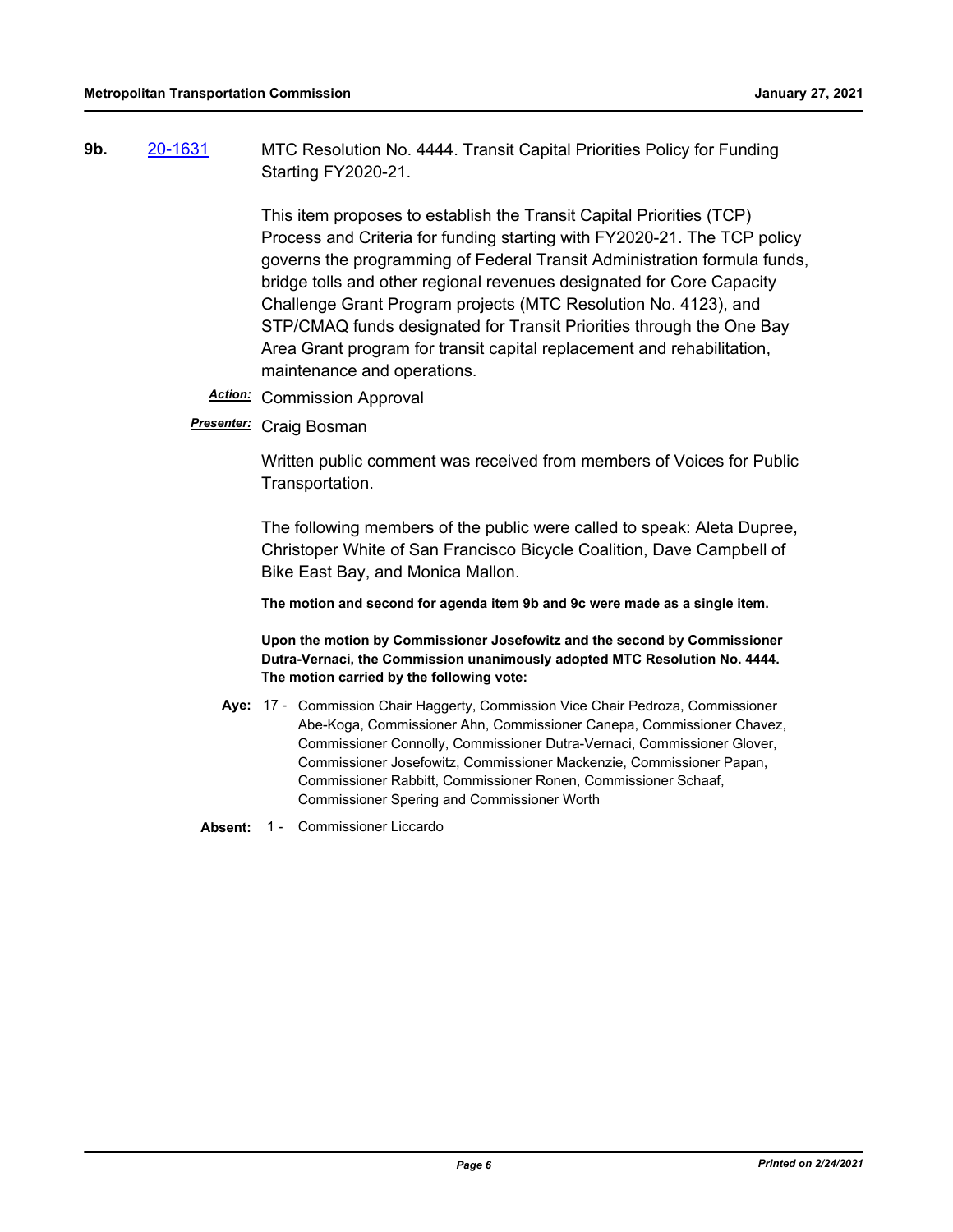**9c.** [20-1603](http://mtc.legistar.com/gateway.aspx?m=l&id=/matter.aspx?key=21468) MTC Resolution Nos. 3925, Revised and 4202, Revised. Safe and Seamless Mobility Quick-Strike Program.

> Adopt the policy framework for a Safe and Seamless Mobility Quick-Strike program to be funded through capacity created by the Federal Highway Infrastructure Program.

*Action:* Commission Approval

#### *Presenter:* Mallory Atkinson

Written public comment was received from Bay Area Bicycle Advocacy Organization.

**Upon the motion by Commissioner Josefowitz and the second by Commissioner Dutra-Vernaci, the Commission unanimously adopted MTC Resolution Nos. 3925, Revised and 4202, Revised. The motion carried by the following vote:**

- Aye: 17 Commission Chair Haggerty, Commission Vice Chair Pedroza, Commissioner Abe-Koga, Commissioner Ahn, Commissioner Canepa, Commissioner Chavez, Commissioner Connolly, Commissioner Dutra-Vernaci, Commissioner Glover, Commissioner Josefowitz, Commissioner Mackenzie, Commissioner Papan, Commissioner Rabbitt, Commissioner Ronen, Commissioner Schaaf, Commissioner Spering and Commissioner Worth
- Absent: 1 Commissioner Liccardo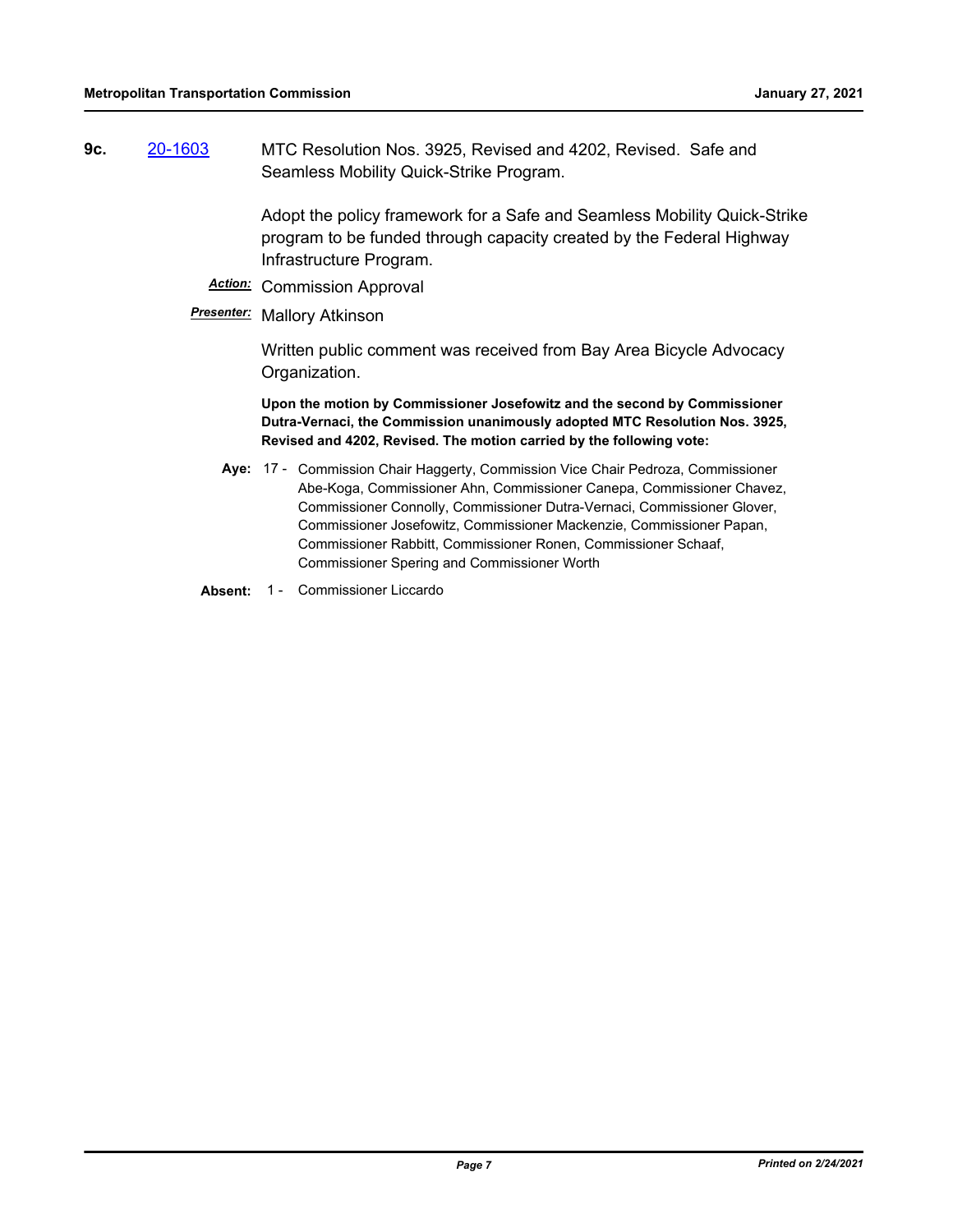## **10. Planning Committee (Spering)**

**10a.** [20-1685](http://mtc.legistar.com/gateway.aspx?m=l&id=/matter.aspx?key=21550) MTC Resolution No. 4451: Plan Bay Area 2050 Final Blueprint: Approval as Preferred Environmental Impact Report (EIR) Alternative

> Presentation on the Plan Bay Area 2050 Final Blueprint Outcomes, including performance & equity outcomes, and recommendation to advance the Final Blueprint as the Preferred Alternative in the EIR process.

#### *Action:* Commission Approval

*Presenter:* Dave Vautin and Lisa Zorn

Written public comments were received from the City and County of San Francisco and the City of Palo Alto.

The following members of the public were called to speak: Ken Bukowski, Peter Popodopolus, Roland Lebrun, and ABAG Board President, Jesse Arreguin.

**Commissioner Glover left and Commissioner Liccardo returned during agenda item 10a.**

**Upon the motion by Commissioner Spering and the second by Commission Vice Chair Pedroza, the Commission unanimously adopted MTC Resolution No. 4451: Plan Bay Area 2050 Final Blueprint: approval as Preferred Environmental Impact Report Alternative as presented today, with a referral that staff further consider regional issues of gentrification and displacement in the EIR alternatives development, consistent with information provided to the ABAG Executive Board on January 21, 2021, and aligned with the adopting motion of that body. The motion carried by the following vote:**

- Aye: 17 Commission Chair Haggerty, Commission Vice Chair Pedroza, Commissioner Abe-Koga, Commissioner Ahn, Commissioner Canepa, Commissioner Chavez, Commissioner Connolly, Commissioner Dutra-Vernaci, Commissioner Josefowitz, Commissioner Liccardo, Commissioner Mackenzie, Commissioner Papan, Commissioner Rabbitt, Commissioner Ronen, Commissioner Schaaf, Commissioner Spering and Commissioner Worth
- **Absent:** 1 Commissioner Glover

#### **11. Public Comment / Other Business**

The following members of the public were called to speak: Roland Lebrun, Carol Taylor, Ken Bukowski, and Richard Hedges.